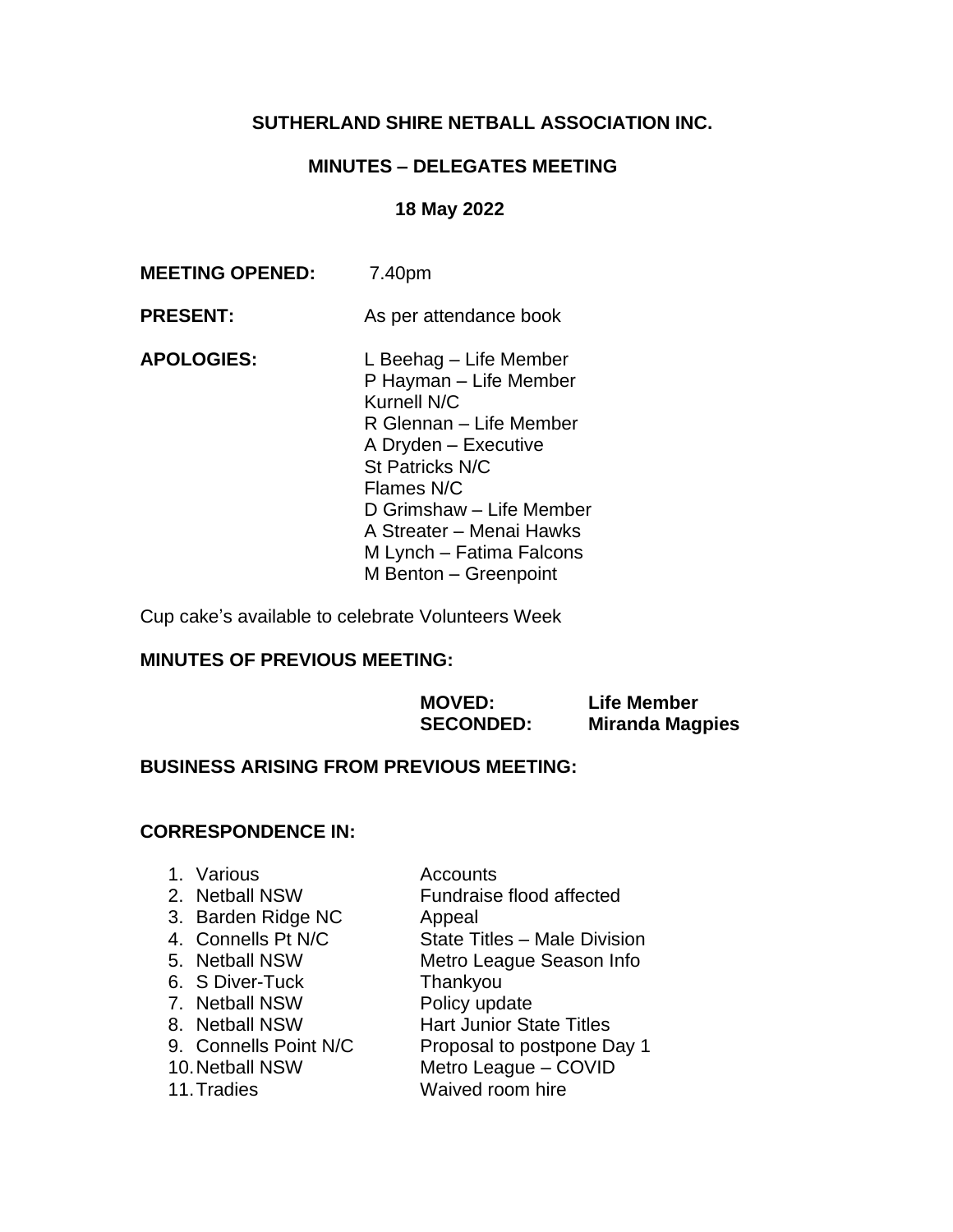| 12. Netball NSW        | Crazy Hair and Sock Day      |
|------------------------|------------------------------|
| 13. Netball NSW        | Maddie Hay                   |
| 14. Netball NSW        | <b>Premier League Review</b> |
| 15. Connells Pt N/C    | <b>Registration request</b>  |
| 16. Netball NSW        | <b>Staffing News</b>         |
| 17. Connells Point N/C | Appeal                       |
| 18. Netball NSW        | <b>Premier League Review</b> |
| 19. Netball NSW        | <b>Marie Little Shield</b>   |
| 20. Connells Point N/C | Reply                        |
| 21. Netball NSW        | <b>Staffing News</b>         |

### **BUSINESS ARISING FROM CORRESPONDENCE IN:**

#### **CORRESPONDENCE IN BE RECEIVED:**

| <b>MOVED:</b>    | <b>Cronulla Sharks</b> |
|------------------|------------------------|
| <b>SECONDED:</b> | <b>Menai Hawks</b>     |

#### **CORRESPONDENCE OUT:**

| 1. Various             | Accounts                        |
|------------------------|---------------------------------|
| 2. All clubs           | Season Information              |
| 3. Netball NSW         | <b>Junior State Titles Team</b> |
| 4. Kids Cancer Project | Crazy Hair and Sock Rego        |
| 5. Connells Point N/C  | Reply                           |
|                        |                                 |

#### **CORRESPONDENCE OUT BE RECEIVED:**

| <b>MOVED:</b>    | <b>Executive</b>       |
|------------------|------------------------|
| <b>SECONDED:</b> | <b>Engadine Eagles</b> |

#### **REPORTS:**

### **TREASURER:**

- Profit and Loss attached.
- Connells Point queried where the profit for sausage rolls and BBQ goes. The Treasurer advised that the profit from sausage rolls/pies etc goes to the canteen. The profit from the BBQ goes towards the representative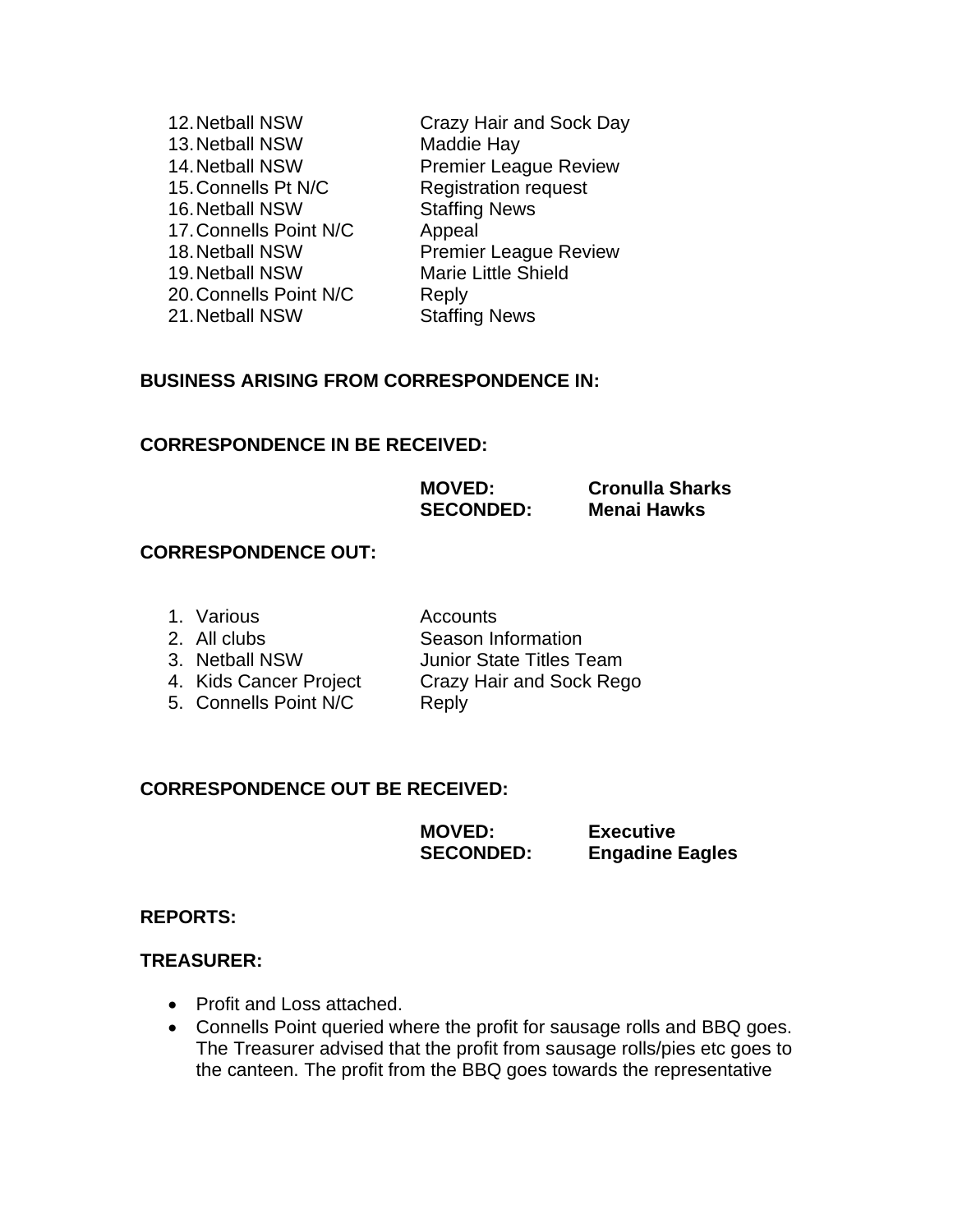teams. Profit and Loss is from October 21 to April 22, so this only accounts for one BBQ. Profit from BBQ can vary from \$200 up to \$1000

- The President advised that the transaction fees absorbed by SSNA amounted to \$6065.93.
- 324 x 5-7yrs players registered which is fantastic.
- The Treasurer advised that 100 x players attended the last Stingrays School holiday Clinic. SSNA subsidised \$20 to each player attending.

| <b>MOVED:</b>    | <b>Executive</b> |
|------------------|------------------|
| <b>SECONDED:</b> | Life Member      |

### **NSW REPORT:**

No report

# **EXECUTIVE:**

- Noted no sanitary bins at The Ridge. Snap Send Solve submitted to council. SSNA pay for the sanitary bins at Bellingara. The Ridge toilets are also used by the COVID testing centre.
- Seymour Shaw is still very wet. Won't be utilised again this week. Nerida has done amazing job working out 8/9yrs games to get players on the court.
- Caringbah Thistles thanked Nerida for doing such a great job getting the players on the court.
- Both Twilight and Sunday games went well. Wet Weather draw to go out tomorrow. There will be a few changes.
- Odd team at 11.45am. If any 10.30am teams can play another game let Nerida know.

| <b>MOVED:</b>    | <b>Cronulla Sharks</b> |
|------------------|------------------------|
| <b>SECONDED:</b> | <b>Engadine Eagles</b> |

### **REGISTRARS:**

- Scoresheets with no players taking the court but teams scoring goals
- Borrowed players no idea where they have come from
- Clubs moving players within PlayHQ from their originally graded teams. Please advise Lynda or Prue before moving players within PlayHQ.
- Have been quite lenient with borrowing rules this year due to COVID illnesses. Borrowing requests to be in writing before the game.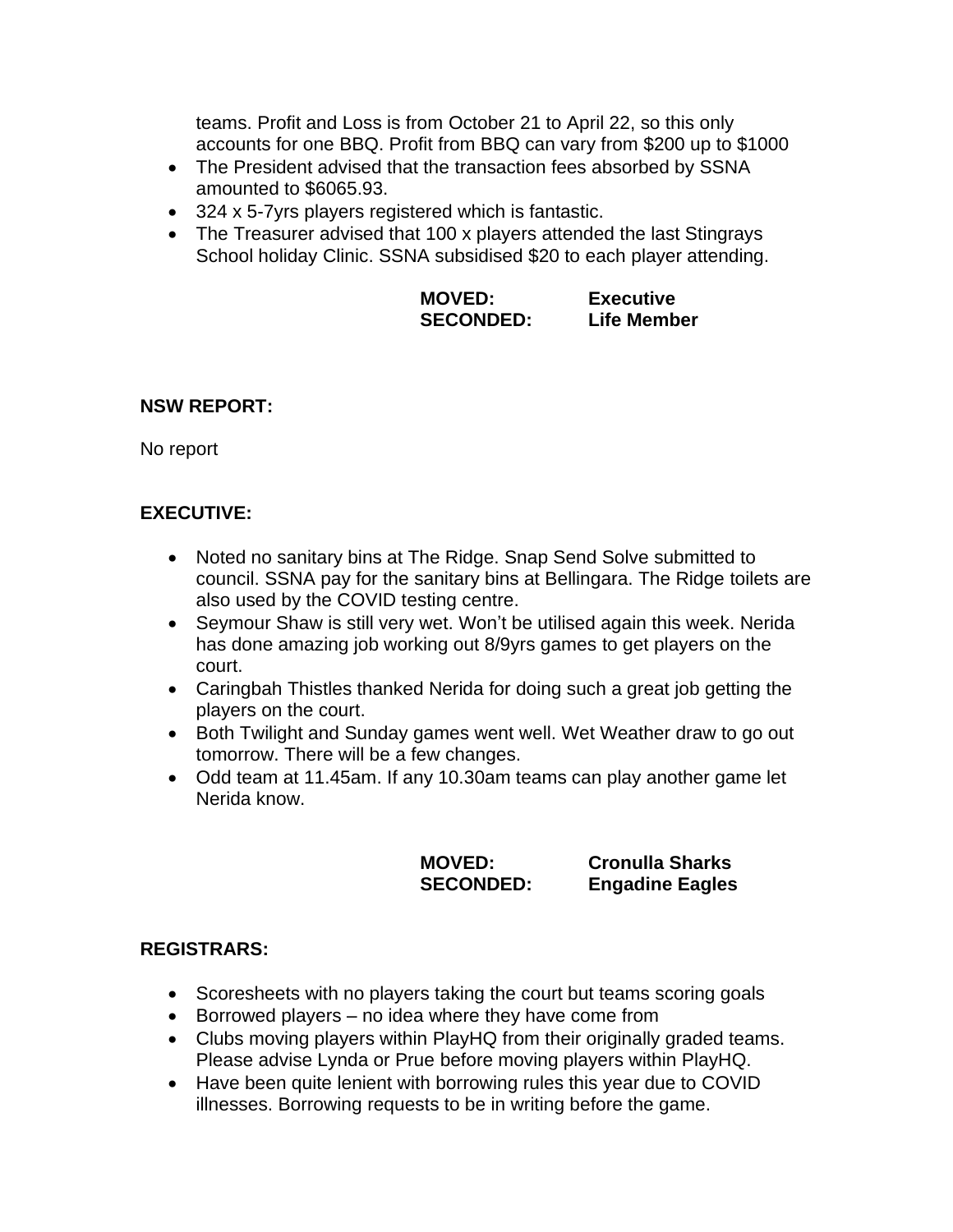- Many issues with PlayHQ that we are not happy with. We will be submitting a list of issues to Netball NSW.
- Sylvania how many games must a player play up before they become part of that team. Five – unless semis and then three will be permitted.

| <b>MOVED:</b>    | <b>Life Member</b> |
|------------------|--------------------|
| <b>SECONDED:</b> | <b>Executive</b>   |

# **UMPIRES CONVENOR:**

- Thank you to the club umpire convenors for albeit a short catchup. I believe the dialogue started is fantastic and looking forward to another meeting. I will send out comms with this week's A1/2 allocations on school holiday plan and next zoom catch-up.
- Assistance with carnivals has been emailed and sent out via our umpire Facebook platform. I am struggling to cover upcoming Sunday's development carnival with 1/4 umpires. Would be helpful to lock in as many umpires for the remainder of the 2022 carnivals.
- Gymea can we get umpire mentoring at The Ridge. Yes will commence from Day 6.
- With the number of rep teams we have, we have some very burnt-out umpires going to carnivals. Any club umpires that wish to go to carnivals, please let the Umpires Convenor know. Vicki Kerr – we pay them \$100 a day, should we be playing them more. The \$100 was based on what Netball NSW were paying for state.

Suggestion Connells Point – if you have umpires that wish to go for a badge, they must first go to a carnival and agree to umpire at rep selections at the end of the year.

**MOVED: Gymea**

**SECONDED: Miranda Magpies**

### **TOURNAMENT:**

- 8/9yrs Gala Day Sunday 26 June. 11.00am to 3.45pm. No March Past
- Netta Coaching clinics. 45 mins sessions Sunday 26 June
- Seymour Shaw makeup games for washed out days. Twilight and Sunday were not makeup games. Day one will be played on Semi Final Day and Day 2 on Finals Day.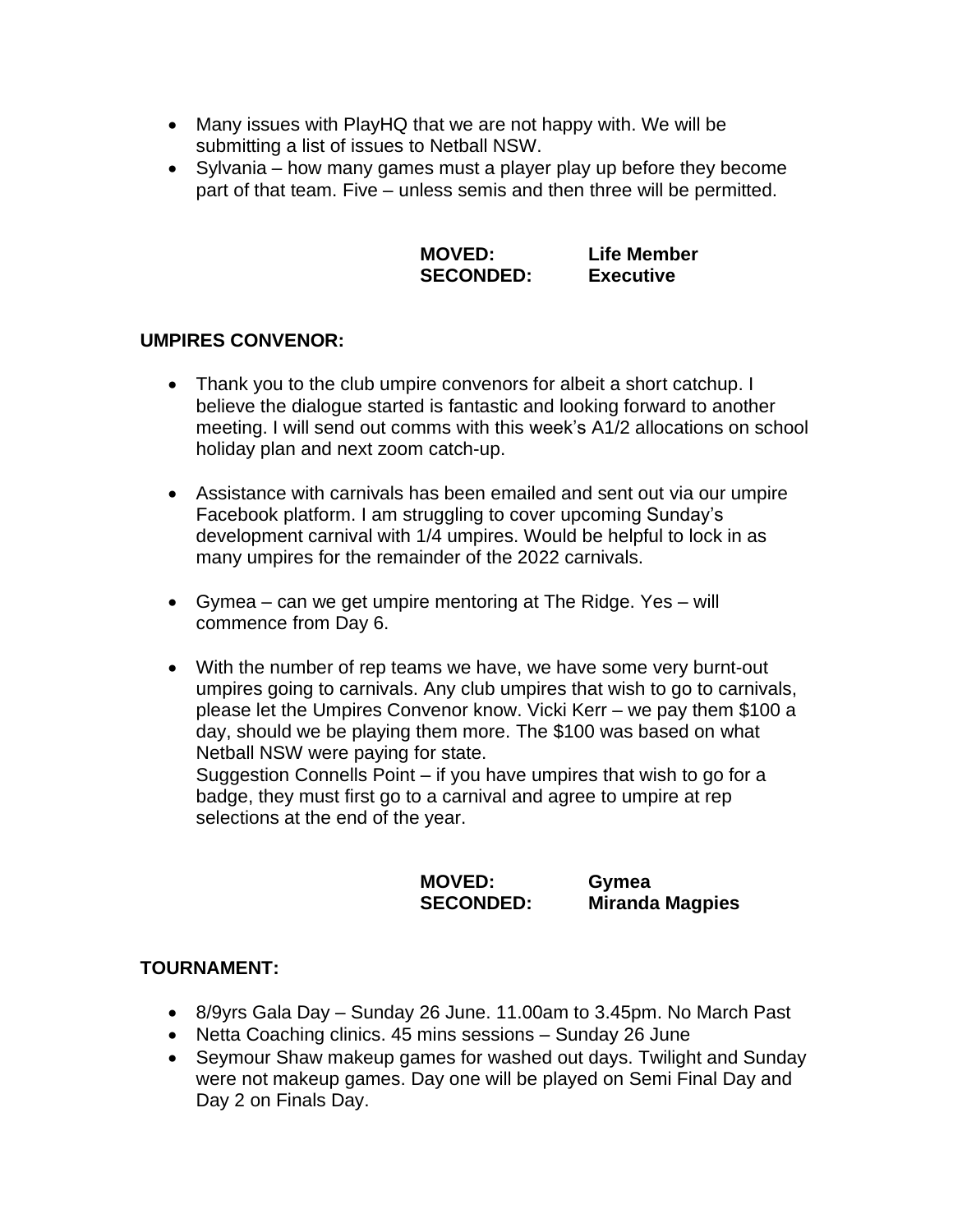- Great vibe for the Twilight comp. Maybe an option moving forward. Thanks to teams that had cancelled their club training, to allow the 8/9yrs to get on the court.
- Chris Newman volunteers to be on the 8/9yrs Gala Day committee
- Anne Heptinstall walking netball going well Monday night 7.00pm to 8.00pm
- Sharks has an 11yrs boys' teams however we could not fit them in.

| <b>MOVED:</b>    | <b>Cronulla Sharks</b>  |
|------------------|-------------------------|
| <b>SECONDED:</b> | <b>Caringbah Thistl</b> |

**ngbah Thistles** 

# **COACHING CO-ORDINATOR:**

• Vicki Kerr has been cleaning out Margaret Corbett's coaching information and found a DVD on basic coaching. Would be beneficial to new coaches.

### **SELECTION & REPS:**

- Metro League going well. Teams are coming 5<sup>th</sup>, 08<sup>th</sup>, 9<sup>th</sup>, and 1<sup>st</sup> position
- Stingrays are coming  $6<sup>th</sup>$  and  $2<sup>nd</sup>$  position
- Three winners at carnivals last week.
- 11yrs Dev Squad positive feedback. Players have improved immensely. Clubs welcome to come to the round robin scheduled for Sunday. When program started, players were encouraged to try coaching. Two metro players have started their accreditation. Two 14yrs players showed exceptional coaching potential.
- Metro players plagued with injuries. Seven players required to be borrowed for tomorrow night.
- The President advised that Vicki Kerr has done so much this year. She puts so much energy into our association.

| <b>MOVED:</b>    | <b>Life Member</b> |
|------------------|--------------------|
| <b>SECONDED:</b> | <b>Sylvania</b>    |

# **VICE PRESIDENT:**

No report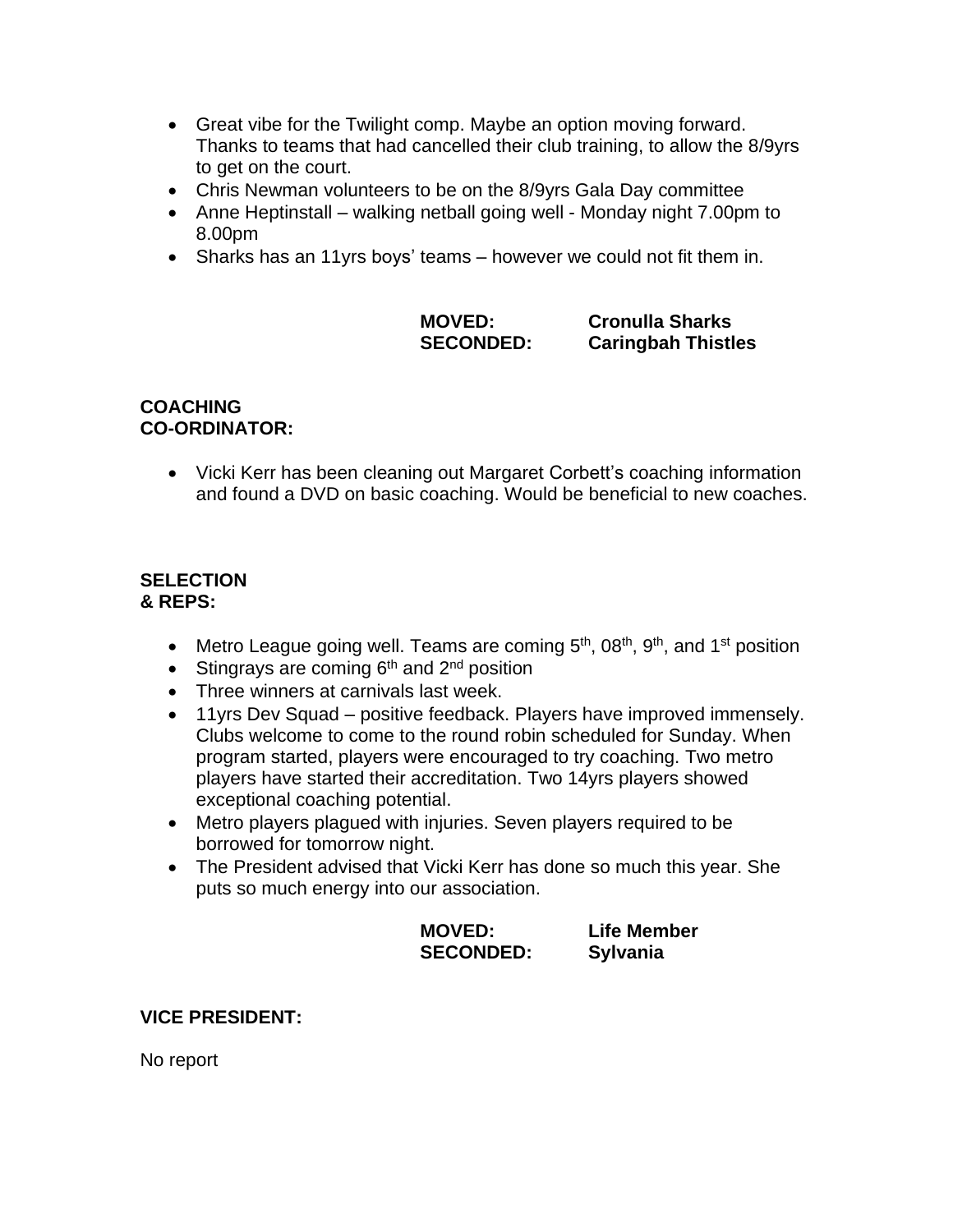### **RETURNING OFFICER:**

No report

# **GENERAL BUSINESS:**

- Crazy Hair and Sock Day 04 June
- Swifts visit 4 June. Tentative
- Premier League game @ Illawarra 04 June. General admission tickets will be available tomorrow.
- Reconciliation Day 28 May. Cannot host in the meeting room this year due to limited space. Possibility of artwork, juniors can come and contribute to the work and then the Artist completes the artwork for SSNA to keep. Possibly convert the print of the artwork into scrunchies to on sell. Possibility of a smoking ceremony. Anyone has any ideas on the day please let the office know.
- Bellingara project. Concrete not yet poured due to the ongoing rain. Some retaining walls have been done. Light poles ordered. Electrical done. Revised end date TBA. One of many council projects running behind schedule due to the rain.
- Temporary lighting not great. Needs to come on earlier.
- Light out stadium.
- Day 3 and part Day 2 wet weather catchup. Suggestions Sunday make-up day or continue with half games.

Day 3 & Day 10 half game each

Day 2 & Day 9 half game each

- Some disgusting comments on Facebook re cancelling games. The Office of E-Safety approached The President re comments on Facebook. Suggested turning comments off. Aware who the worst offenders were.
- Players association meeting notes. 55 squat challenge Unfortunately SSNA did not promote this as were unaware it was taking place. Players association is trying hard to be inclusive and be mentors for younger players.
- Nerida unfortunate behaviours at the Ridge with umpires being targeted. Remind your members to behave appropriately.
- Sylvania asked if SSNA would be applying for the Woolworths netball grant. Yes
- Gymea thanks to SSNA for the fabulous Stingrays night at Netball Central. Would have been great to see more clubs attend.
- Maureen Finch Day 7 approaching. Please let her know if your teams are losing by a great amount and regrading can be considered.
- Scoresheets hard to read- can they be edited. Gail Green asked if we could contact NSW and advise that we are discriminating against people